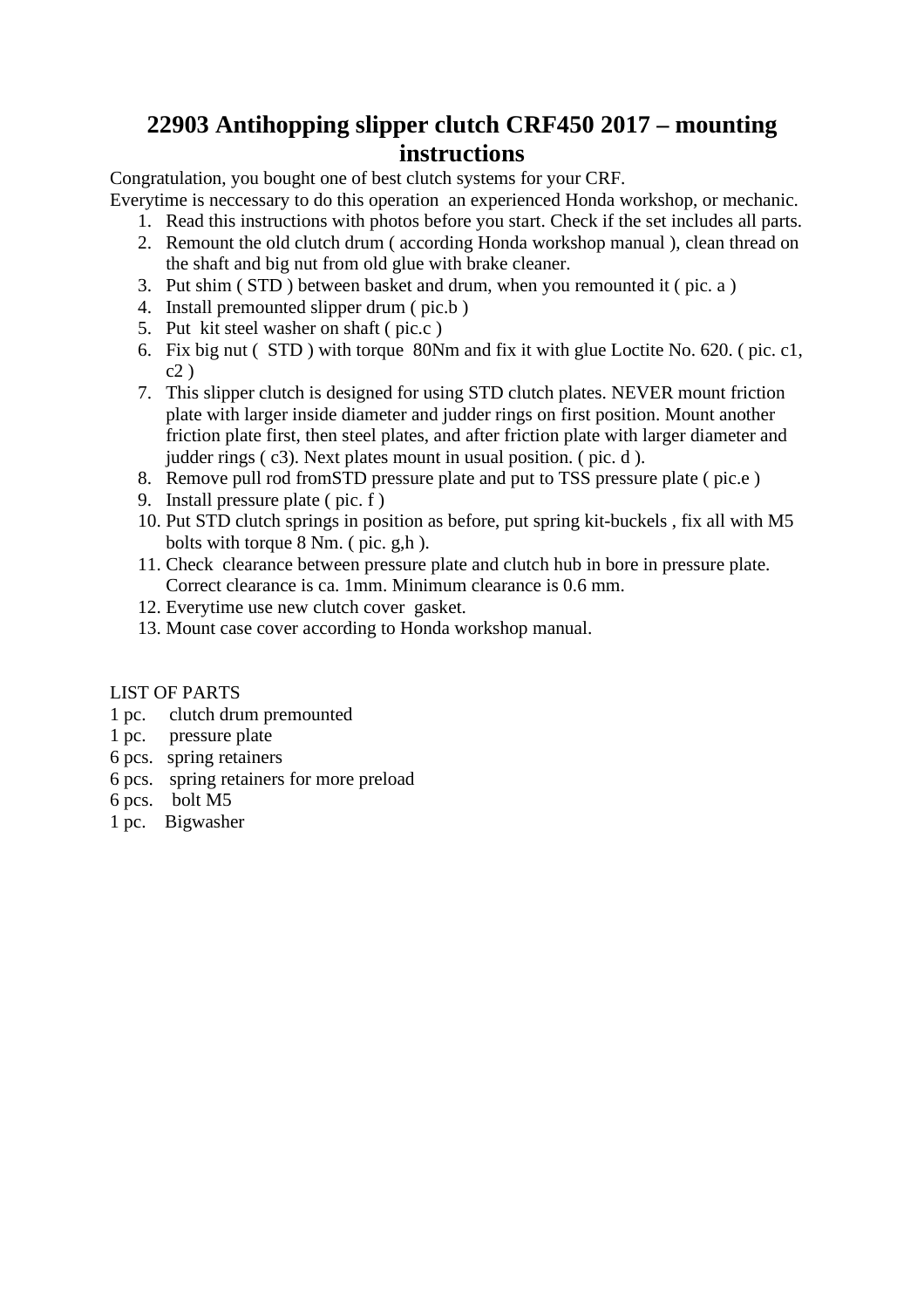# PICTURE 22903 A - pic a



PICTURE 22903 B - pic b

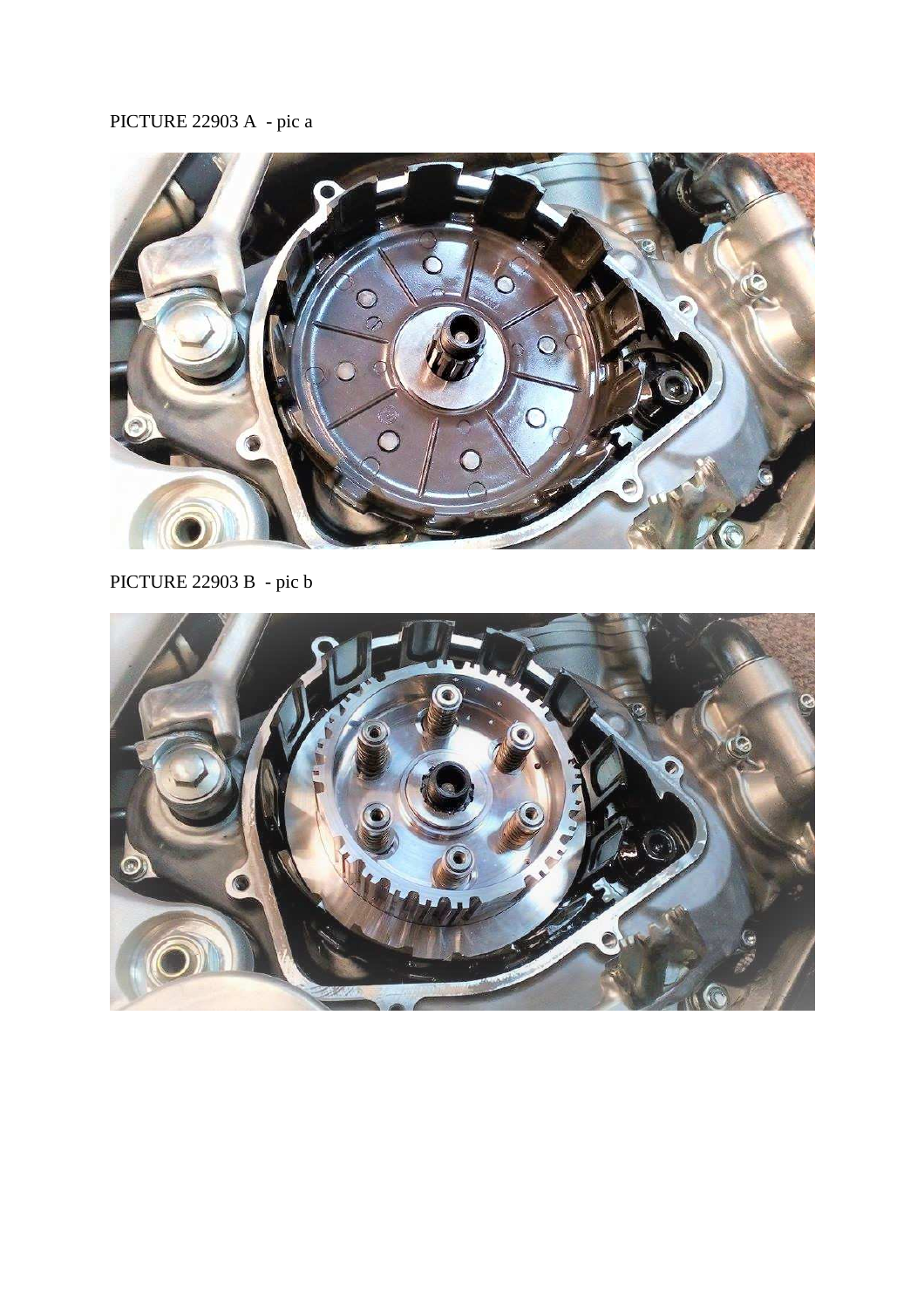# PICTURE 22903 C - pic c



PICTURE 22903 C1 - pic c1

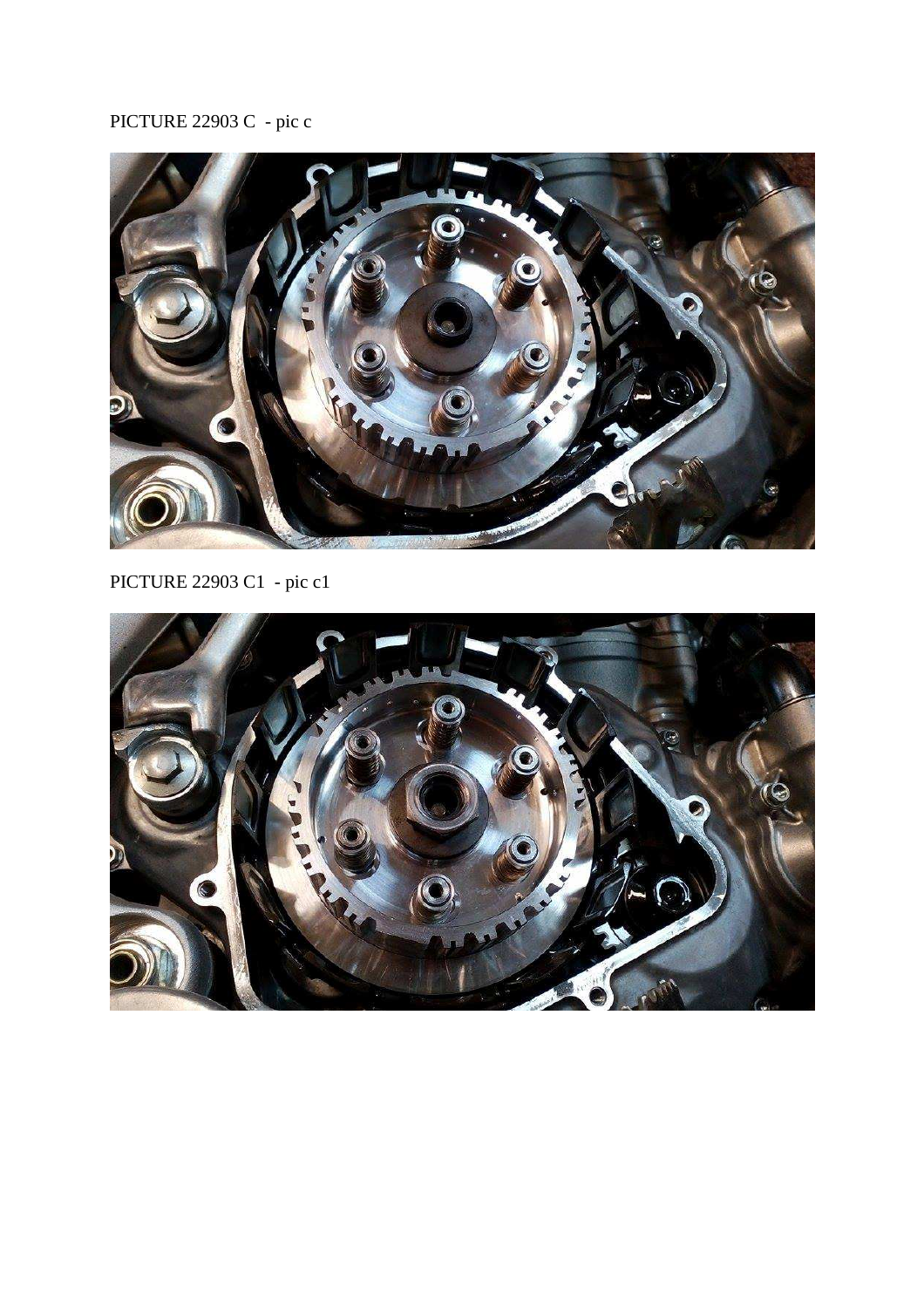# PICTURE 22903 C2 - pic c2



PICTURE 22903 C3 - pic c3

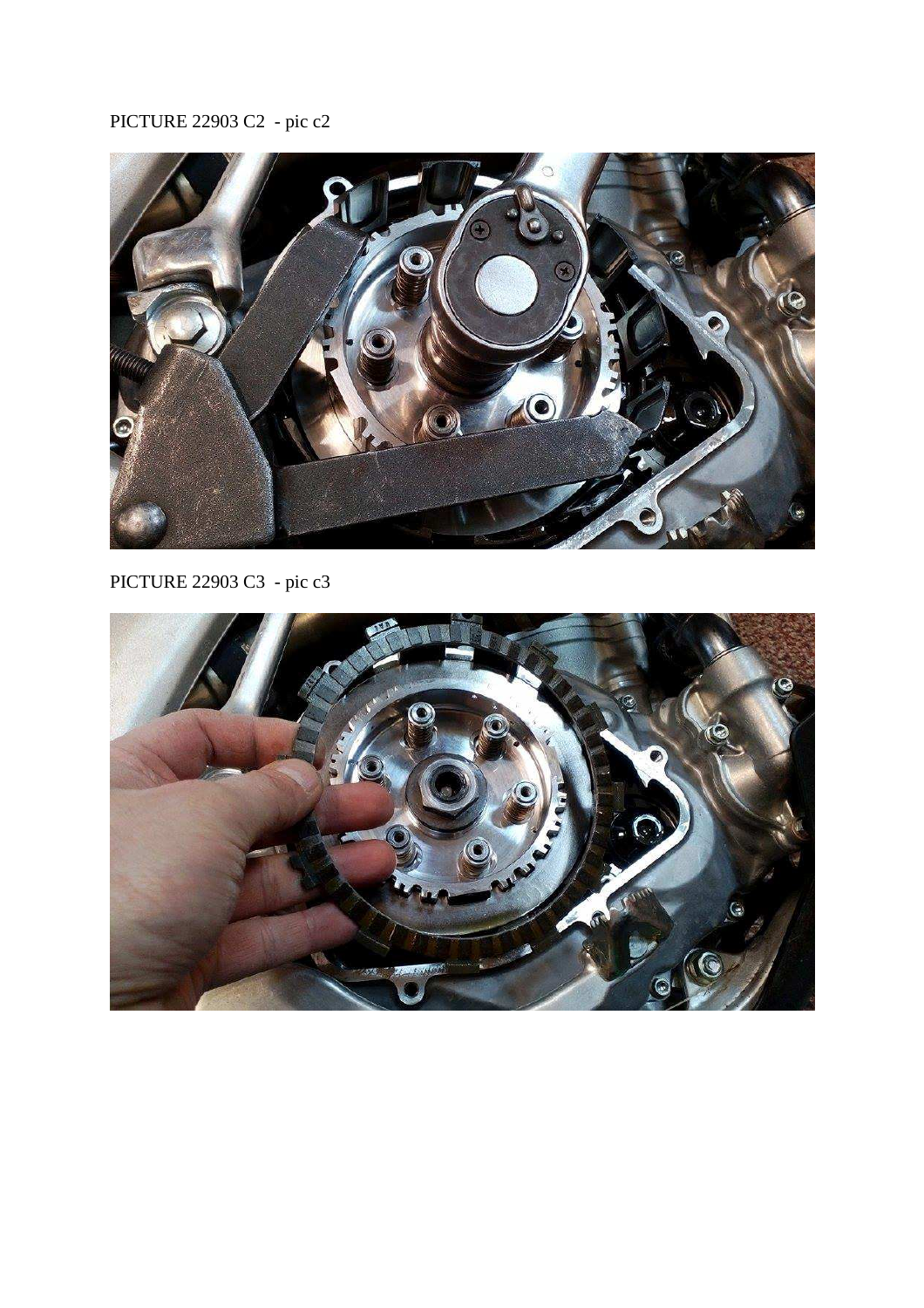### PICTURE 22903 D - pic d



# PICTURE 22903 E - pic e

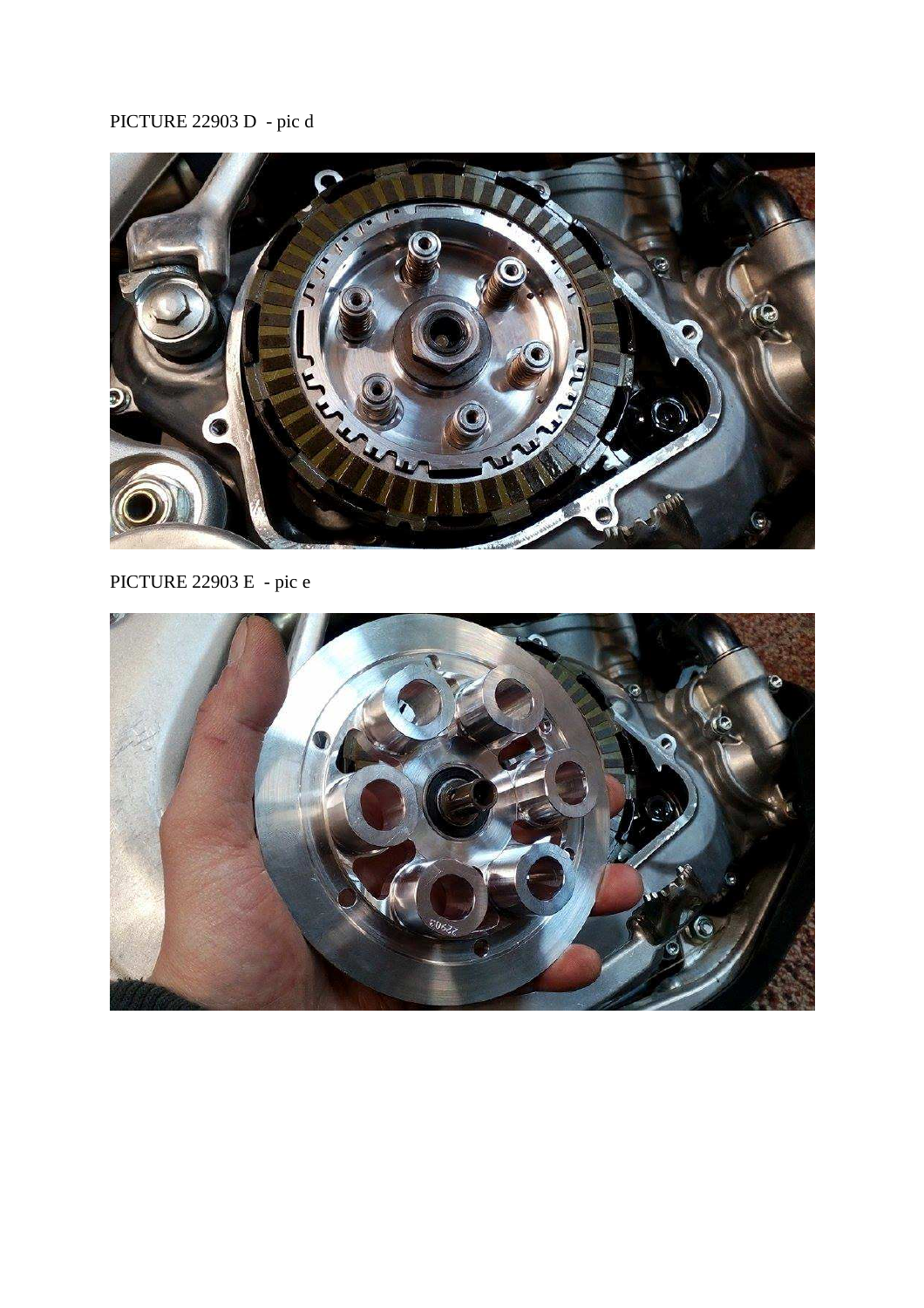### PICTURE 22903 F - pic f



PICTURE 22903 G - pic g